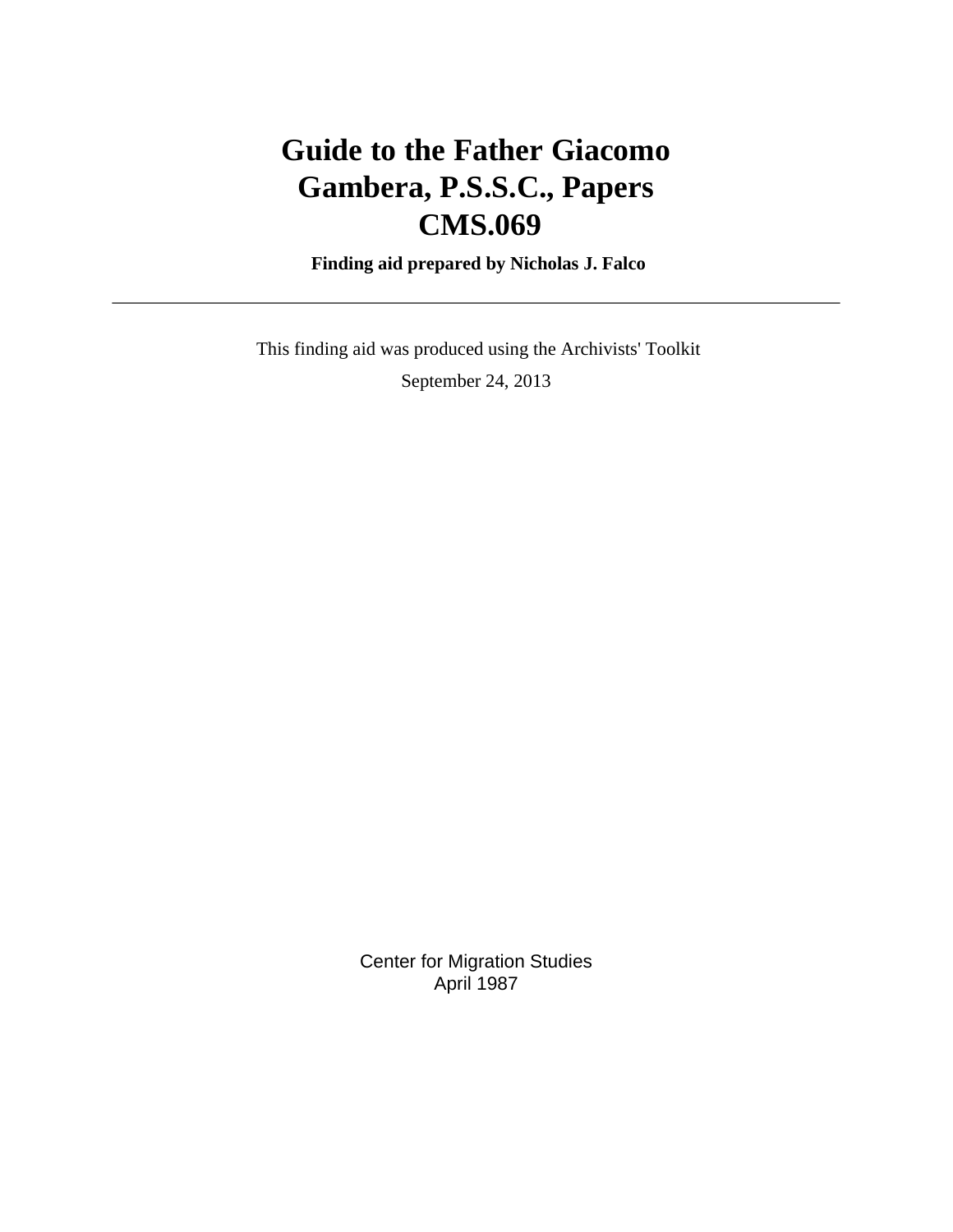## **Table of Contents**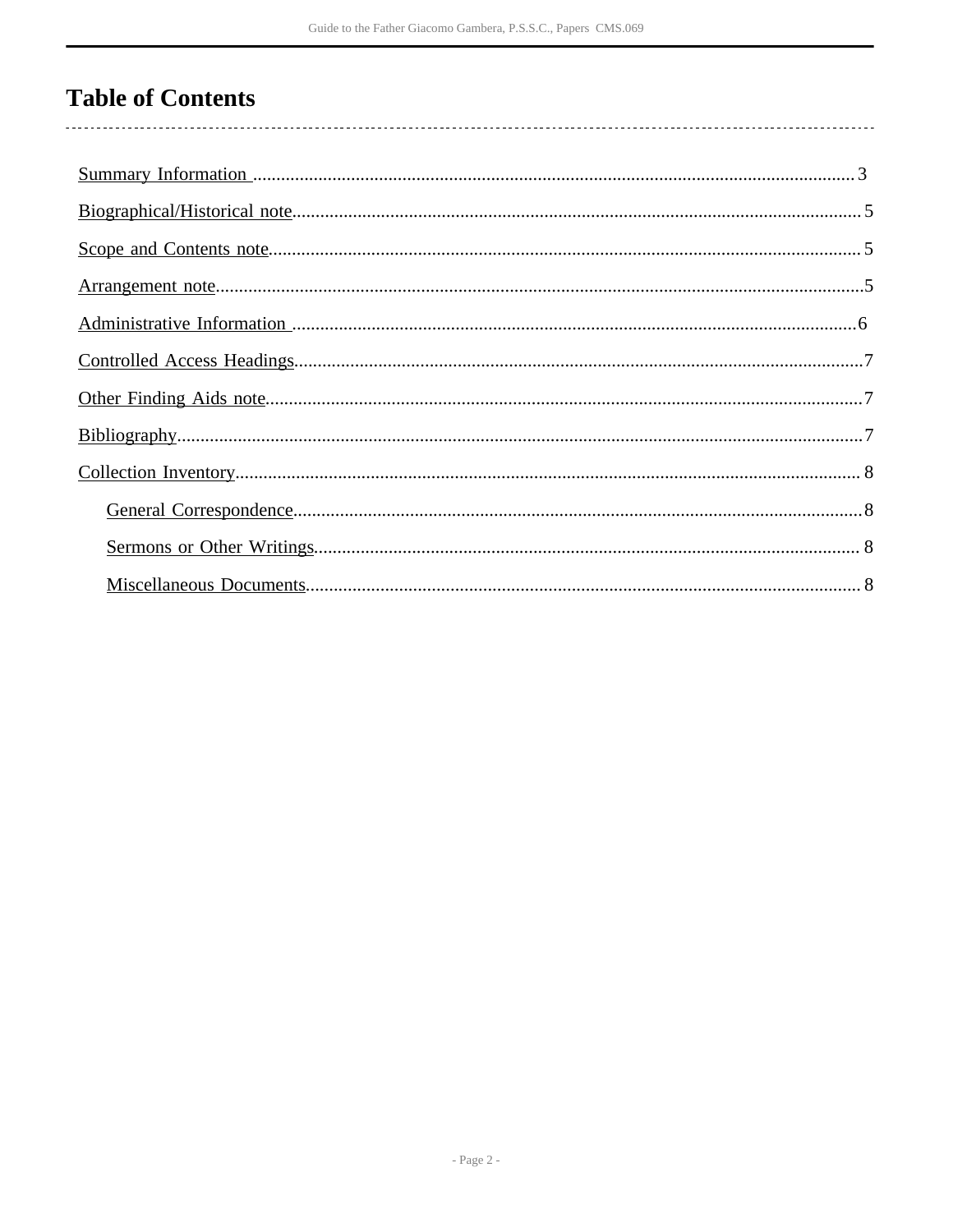## <span id="page-2-0"></span>**Summary Information**

. . . . . . . . . . . . . . . . . .

| <b>Repository</b>                                                               | <b>Center for Migration Studies</b>                                                                                                                                                                                                                                                                                                                                                                                                                                                                                                                                                                                                                                                                                                                                                                                                                                                                                                                                               |  |  |  |  |
|---------------------------------------------------------------------------------|-----------------------------------------------------------------------------------------------------------------------------------------------------------------------------------------------------------------------------------------------------------------------------------------------------------------------------------------------------------------------------------------------------------------------------------------------------------------------------------------------------------------------------------------------------------------------------------------------------------------------------------------------------------------------------------------------------------------------------------------------------------------------------------------------------------------------------------------------------------------------------------------------------------------------------------------------------------------------------------|--|--|--|--|
| <b>Creator</b>                                                                  | Gambera, Giacomo, P.S.S.C., 1856-1934                                                                                                                                                                                                                                                                                                                                                                                                                                                                                                                                                                                                                                                                                                                                                                                                                                                                                                                                             |  |  |  |  |
| <b>Title</b>                                                                    | Father Giacomo Gambera, P.S.S.C., Papers                                                                                                                                                                                                                                                                                                                                                                                                                                                                                                                                                                                                                                                                                                                                                                                                                                                                                                                                          |  |  |  |  |
| Date [bulk]                                                                     | Bulk, 1910-1928                                                                                                                                                                                                                                                                                                                                                                                                                                                                                                                                                                                                                                                                                                                                                                                                                                                                                                                                                                   |  |  |  |  |
| Date [inclusive]                                                                | 1901-1928                                                                                                                                                                                                                                                                                                                                                                                                                                                                                                                                                                                                                                                                                                                                                                                                                                                                                                                                                                         |  |  |  |  |
| <b>Extent</b>                                                                   | 0.5 Linear feet In one document box.                                                                                                                                                                                                                                                                                                                                                                                                                                                                                                                                                                                                                                                                                                                                                                                                                                                                                                                                              |  |  |  |  |
| Language                                                                        | English                                                                                                                                                                                                                                                                                                                                                                                                                                                                                                                                                                                                                                                                                                                                                                                                                                                                                                                                                                           |  |  |  |  |
| Language of Materials note CMS 069 contains material in Italian and in English. |                                                                                                                                                                                                                                                                                                                                                                                                                                                                                                                                                                                                                                                                                                                                                                                                                                                                                                                                                                                   |  |  |  |  |
| <b>Abstract</b>                                                                 | CMS 069 contains materials found in his room at the time of the death<br>of Father Giacomo Gambera, P.S.S.C., and therefore may be considered<br>to document his life the way he saw it. His document collection consists<br>mainly of correspondence with Father Antonio Demo, whom Gambera<br>mentored when he entered the mission field but who went on to be<br>Gambera's provincial superior and to offer him a home in his old age.<br>This archival collection documents Gambera's own thoughts in two<br>ways. It preserve two notebooks and some loose papers on which he had<br>written sermons, sometimes series of them for a nine-day novena or for<br>a liturgical season such as Lent. It also contains two memoirs he wrote,<br>one covering his life up to 1928 and the other his life between that year<br>and 1934. The first memoir has been translated into English, and the<br>translators' copies of their work are filed with CMS's copy of the original. |  |  |  |  |

### **Preferred Citation note**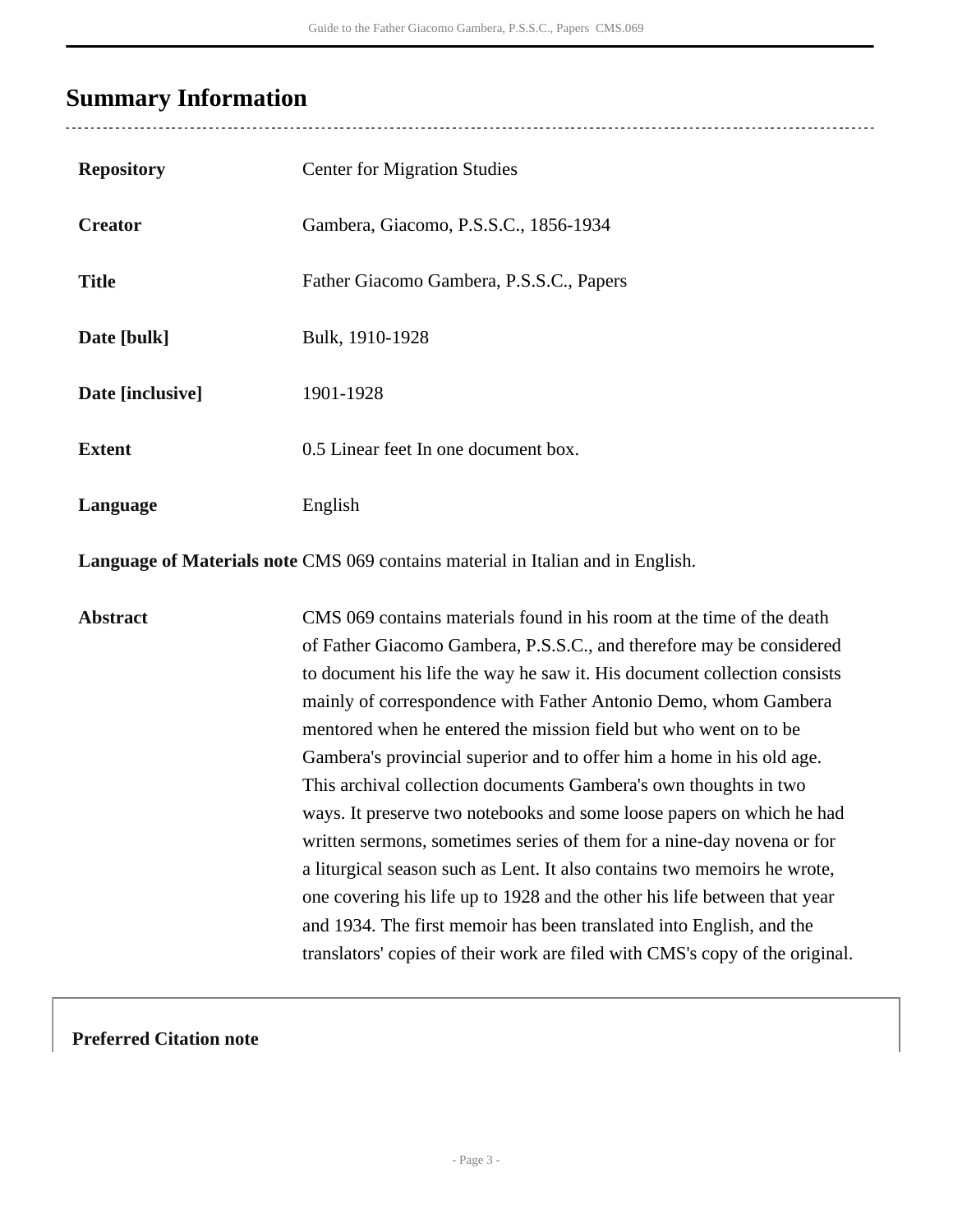Center for Migration Studies of New York; Father Giacomo Gambera Papers (CMS 069), Box 1, Folder Name.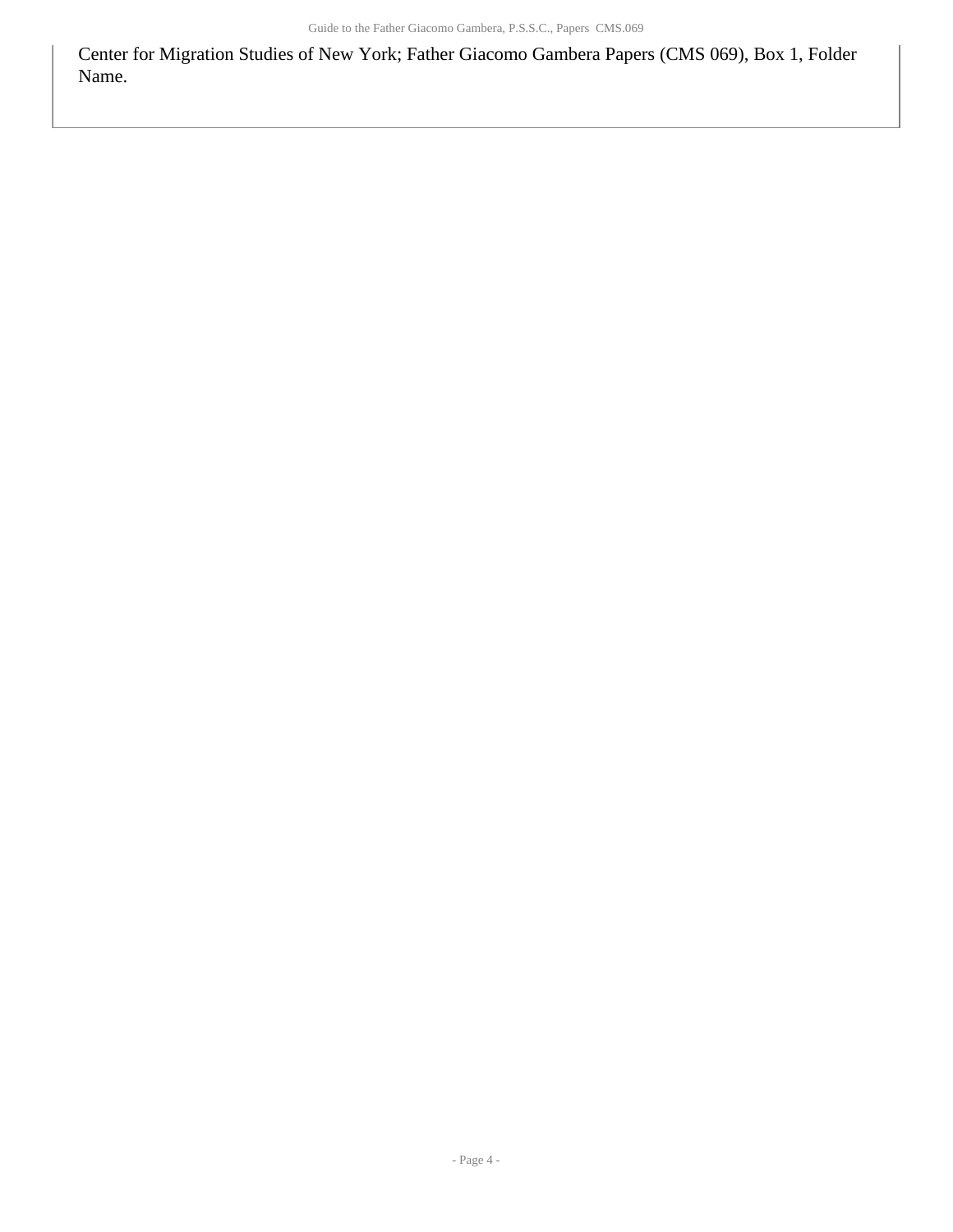## <span id="page-4-0"></span>**Biographical/Historical note**

Giacomo Gambera was born in Brescia, Lombardy, September 17, 1856, grew up there and was ordained a priest there May 31, 1879. On November 20, 1889, wishing to do something to assist Italian immigrants and somewhat at loose ends as a sister had died, he took what he thought were five-year temporary vows with an as-yet unnamed order of priests created by Bishop John Baptist Scalabrini to minister to minister to migrants in transit and in their new homes. (The community was known as the Pious Society of Saint Charles in Gambera's lifetime, and became the Society of Saint Charles-Scalabrinians.) The migrant ministry became his life's work. He served in New Orleans from 1889 to 1893, and was there to help restore the community after the 1891 lynching; his contribution was to invite Mother Frances Xavier Cabrini, whom he had met in Boston, to help with the work. He then served in Pittsburgh from 1893 to 1895, then became the fifth pastor of Sacred Heart in Boston, Massachusetts, serving from January 17, 1895, to November 12, 1901. Before he left Boston he was already commuting to a new position, second official chaplain of the Saint Raphael Society for the Protection of Italian Immigrants, with offices in New York CIty and on Ellis Island. From 1901 to 1921 he was the first member of his religious order to staff Santa Maria Addolorata in Chicago. During this time he was able to return to Italy for a visit; the week he did so Pope Pius X died and World War I started. In 1921 he returned to Italy for his health. His superiors ordered him back to the mission field in 1925, and he returned to Chicago as chaplain to Columbus Hospital. In 1928, he retired to the rectory of Our Lady of Pompei in Greenwich Village, where he had a longtime acquaintance with the pastor, Antonio Demo. He died August 13, 1934.

### <span id="page-4-1"></span>**Scope and Contents note**

CMS 069 documents the life of Father Giacomo Gambera, a priest who between his arrival in the United States in 1889 and his retirement in 1928 served in parishes in New Orleans, Pittsburgh, Boston, New York, and at the Saint Raphael Society for the Protection of Italian Immigrants on Ellis Island. The documentation includes correspondence, newspaper clippings, and Father Gambera's own sermons and memoir. The content covers Italian-American life, particularly religious life, from the 1980s to 1934. It also provides a case study of one man's migration experience.

### <span id="page-4-2"></span>**Arrangement note**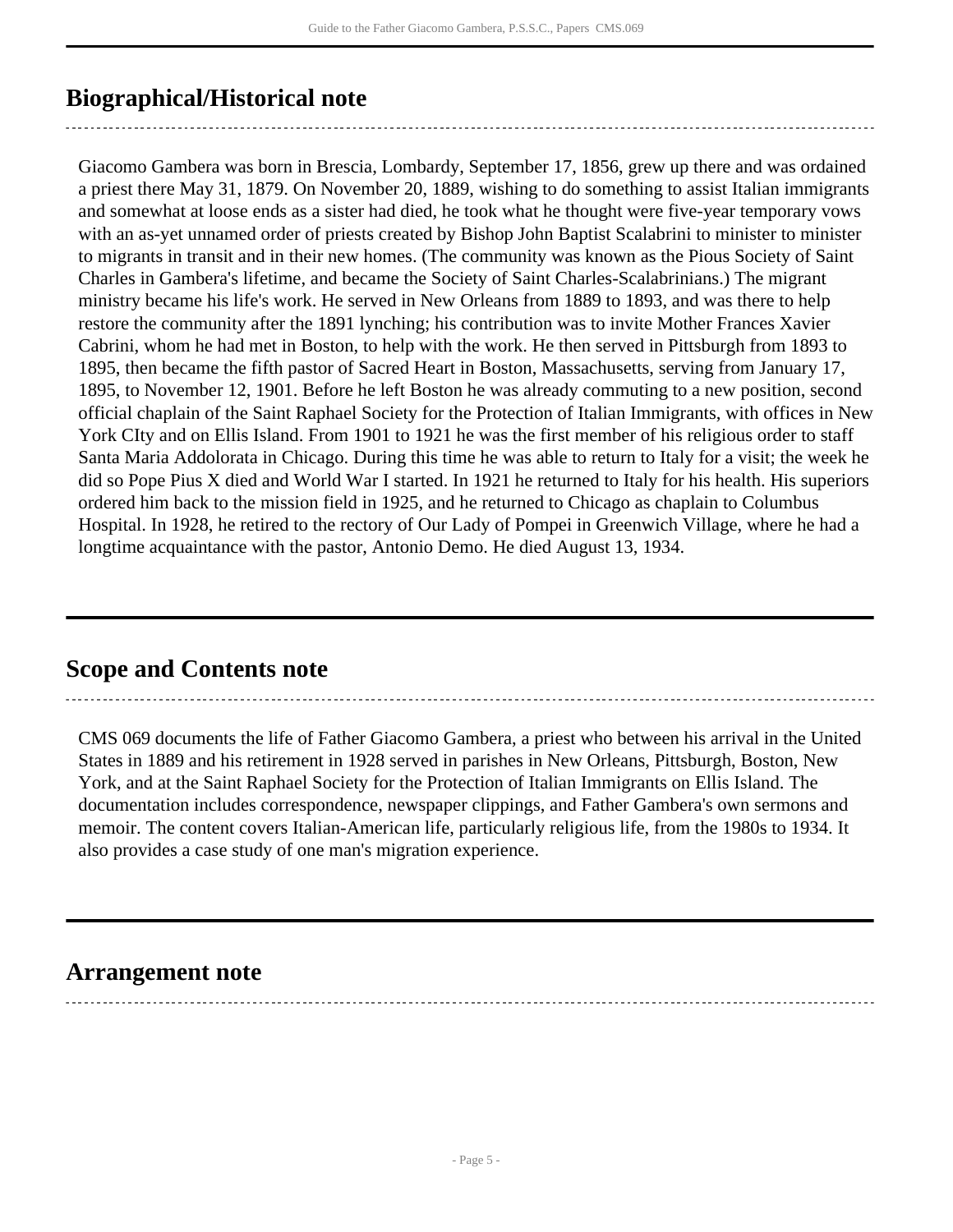CMS 069 is arranged into three Series as follows: I. General Correspondence II. Sermons and Other Writings III. Miscellaneous Documents

### <span id="page-5-0"></span>**Administrative Information**

#### **Publication Information**

Center for Migration Studies April 1987

#### **Revision Description**

 Inputted into Archivist's Toolkit by Mary Brown, editted for DACS compliance by Nicole Greenhouse. August 2013

#### **Conditions Governing Access note**

Open to researchers by appointment.

#### **Conditions Governing Use note**

Copyright is owned by the Center for Migration Studies. Permission to publish materials must be requested before use.

#### **Immediate Source of Acquisition note**

CMS 069 came to the Center for Migration Studies from the Saint Charles Province of the Society of Saint Charles-Scalabrinians, then located at 27 Carmine Street, New York, New York 10014, some time before April 1987.

#### **Processing Information note**

In 2013, this collection was entered into the Archivists' Toolkit in compliance with DACS and folder descriptions were simplified from the original print finding aid. (The original finding aid is available in print upon request). Folder titles in the container list online may vary from the the physical folder titles. Folders were renumbered in 2013.

#### **Existence and Location of Copies note**

A select amount of photocopies are located with the original finding aid.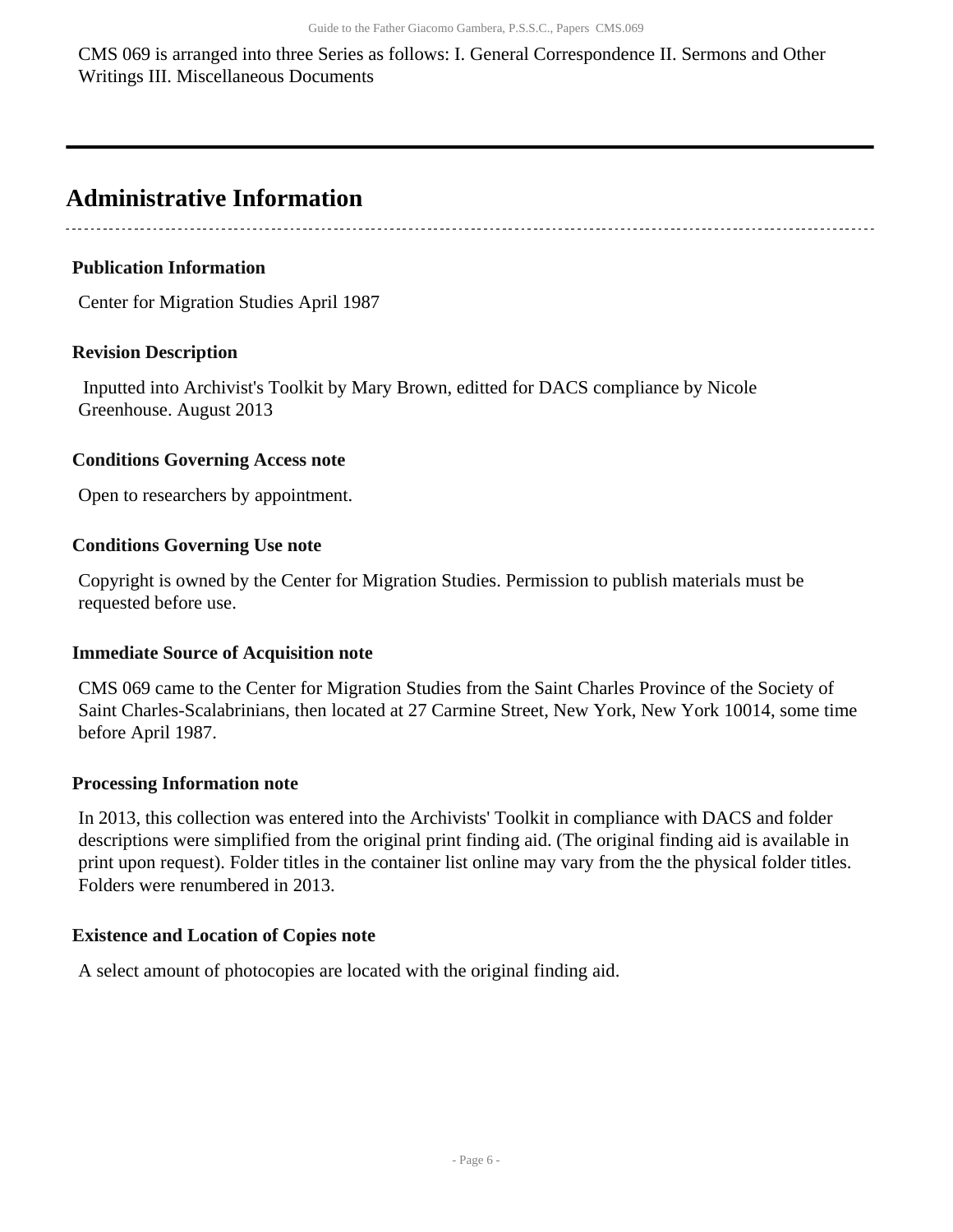## <span id="page-6-0"></span>**Controlled Access Headings**

#### **Geographic Name(s)**

- Chicago (Ill). | z Religion
- New Orleans (La.) | z Religion

#### **Personal Name(s)**

• Demo, Antonio

#### **Subject(s)**

- Italian Americans |x Religion.
- Priests |z United States.

### <span id="page-6-1"></span>**Other Finding Aids note**

The original inventory is available in print upon request.

## <span id="page-6-2"></span>**Bibliography**

Giacomo Gambera, A Migrant Missionary Story, translated by Thomas Carlesimo and edited by Mary Brown. New York: Center for Migration Studies, 1994.